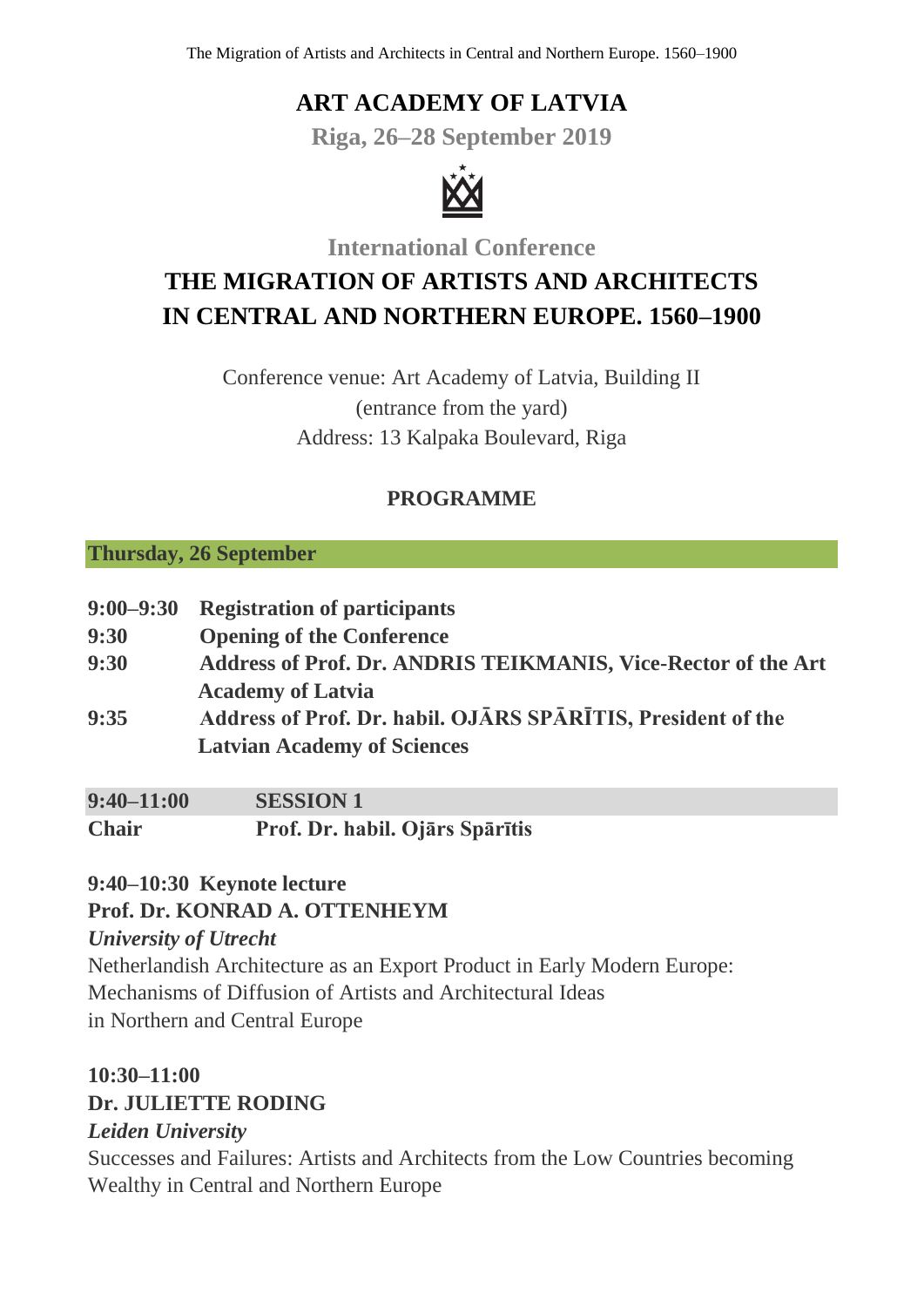11:00–11:30 Coffee break

| $11:30-13.00$ | <b>SESSION 2</b>              |
|---------------|-------------------------------|
| <b>Chair</b>  | <b>Dr. Ruth Sargent Noyes</b> |

#### **11:30–12:00 Dr. KATHRIN WAGNER** *Liverpool Hope University*

Two Steps Forward, One Step Back – The Pre-Migrational Phase and Its Impact on Artists' Migration Histories

#### **12:00–12:30**

## **Dr. MICHAL WARDZYŃSKI**

#### *Art History Institute, Warsaw University*

Sculptors Jakob Egen, Augustin van Oyen and Martin Christian Peterson. Last Netherlandish and Danish Immigrants in the Polish-Lithuanian Commonwealth?

### **12:30–13:00**

#### **WENDY FRÈRE**

#### *Université libre de Bruxelles*

A Quellinus in Scandinavia: Thomas Quellinus (1661 – ca. 1709) and His Artistic Production in Denmark

13:00–14:30 Lunch break Venue: Room No. 16, Art Academy (for presenters and organisers)

| $14:30 - 16:00$ | <b>SESSION 3</b>        |
|-----------------|-------------------------|
| <b>Chair</b>    | Dr. Aleksandra Lipińska |

#### **14:30–15:00 Dr. AGNIESZKA PATAŁA**

#### *Institute of Art History, University of Wrocław*

From Nuremberg to Breslau and the Other Way around – Artists' Migrations between Franconia and Silesia in the 16th and the 17th Century

# **15:00–15:30**

## **TORSTEN VEIT**

#### *University of Greifswald*

Collective Authorship. Reflections on the Benefit of Historical Network Research and GIS for Art Historical Purpose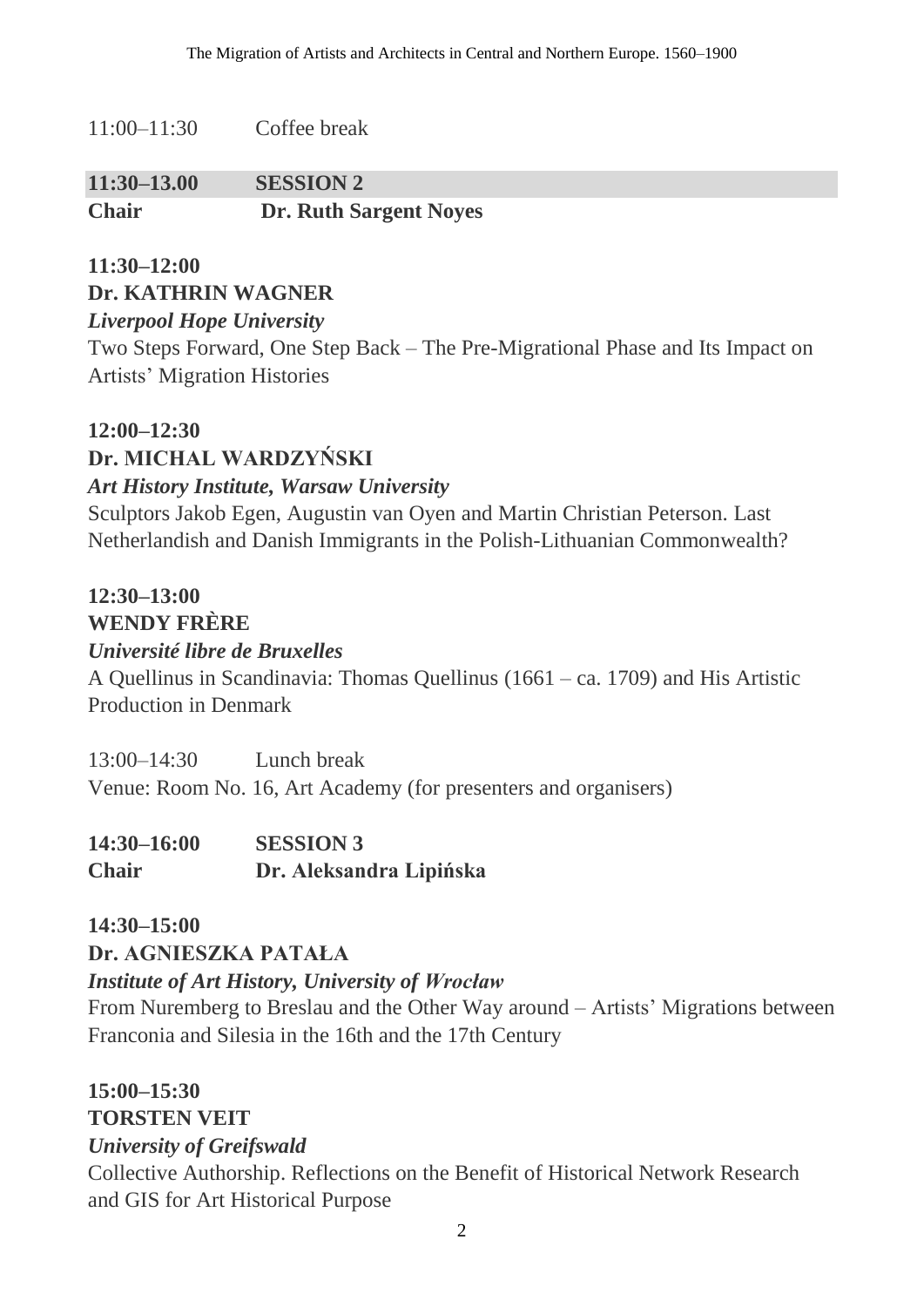## **15:30–16:00 Dr. ANNA ANCĀNE**  *Institute of Art History, Art Academy of Latvia*

Transfer of New Models in Riga Architecture and Sculptural Décor in the 1750s–60s: A Travelling Architect in Military Service Johann Friedrich Oettinger and Immigrant Sculptor Jacob Ernst Meyer

| $16:00 - 16:30$ | Coffee break |
|-----------------|--------------|
|                 |              |

**16:30–17:30 SESSION 4 Chair Prof. Dr. habil. Eduards Kļaviņš**

**16:30–17:00 Dr. AISTĖ PALIUŠYTĖ** *Lithuanian Culture Research Institute, Vilnius* Researching Migration according to the Dictionary of Lithuanian Artists

**17:00–17:30 Prof. Dr. HANS J. VAN MIEGROET** *Duke University***,** *Duke Art, Law & Markets Initiative / Art History & Visual Studies* Mapping Artists and Artist Migrations with Imperfect Data

19:00 Conference dinner Wellton Riga Hotel Restaurant, 49 Vaļņu Street, Riga (for presenters and organisers)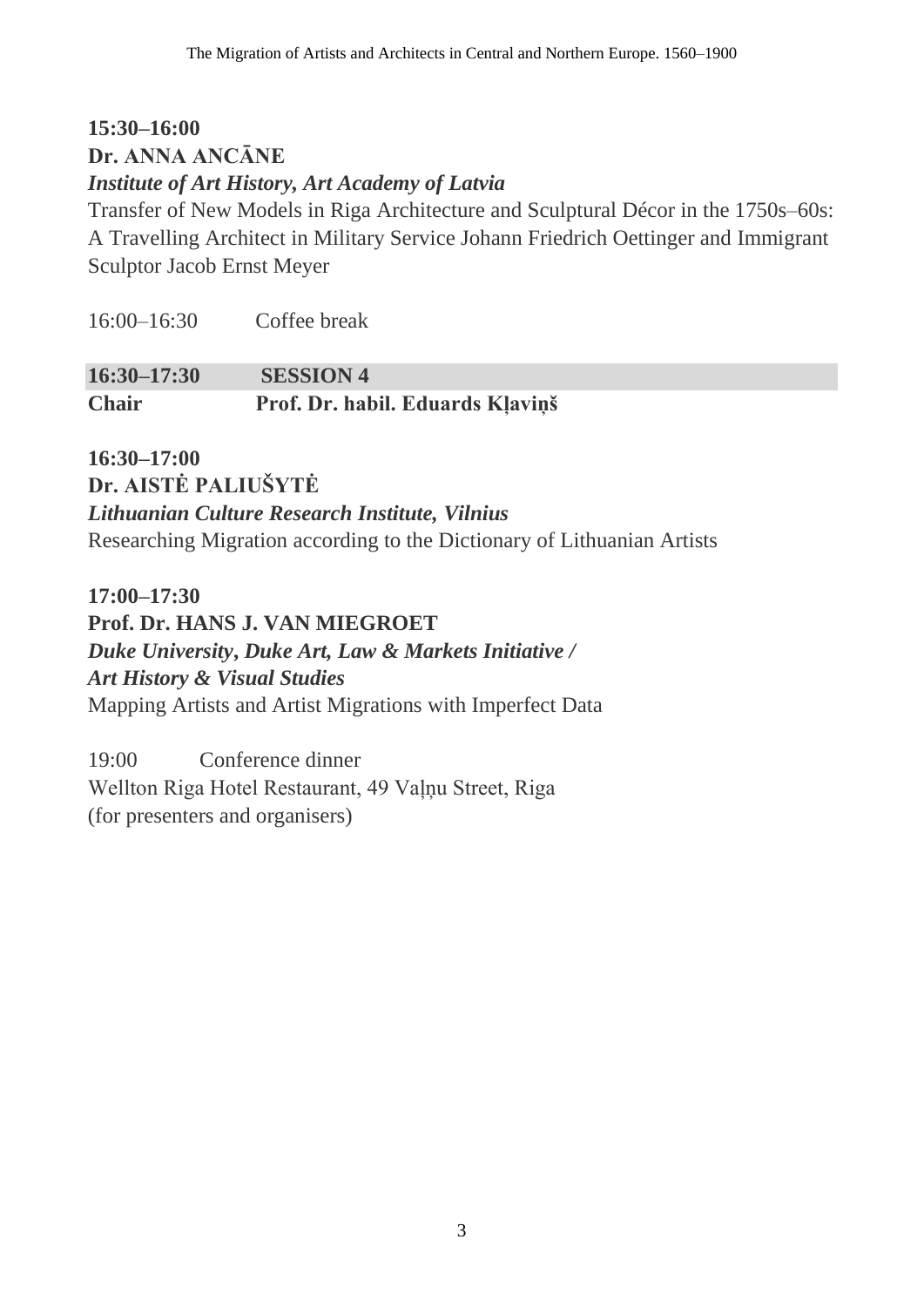**Friday, 27 September**

| $9:40 - 11:00$ | <b>SESSION 5</b>    |
|----------------|---------------------|
| <b>Chair</b>   | Dr. Juliette Roding |

**9:40–10:30 Keynote lecture**

**Prof. Dr. ALEKSANDRA LIPIŃSKA**

*Ludwig-Maximilians-University of Munich*

On the Move. Tendencies and Methods of the Research on Artists' Migration

**10:30–11:00**

**Prof. Dr. KRISTA KODRES**  *Institute of Art History and Visual Culture, Estonian Academy of Arts Institute of Humanities, Tallinn University* Early Modern Artistic Internationalism: Migrating to Tallinn / Reval

**11:30–13.00 SESSION 6 Chair Prof. Dr. Konrad A. Ottenheym**

#### **11:30–12:00**

**Dr. FRANCISZEK SKIBIŃSKI**

*Nicolaus Copernicus University in Toruń*

Artists' Mobility, Information and Knowledge Flow in the Baltic Region 1550–1650

#### **12:00–12:30**

**Dr. HELENA SERAŽIN** *France Stele Institute of Art History at the Research Centre of the Slovenian Academy of Sciences and Arts, Ljubljana*

The Role of Ambassadors in Recruiting Italian Artists and Architects for the Imperial Court or how Andrea Palladio Almost Ended Up on the Habsburg Court

#### **12:30–13:00**

#### **Dr. ALESSANDRA BECUCCI**

*independent scholar, Florence*

Migrating Artists and Travelling Patrons in Seventeenth-Century Central Europe: Balassi, Seghers and Heimbach for Ottavio Piccolomini

13:00–14:30 Lunch break

Venue: Room No.16, Art Academy (for presenters and organisers)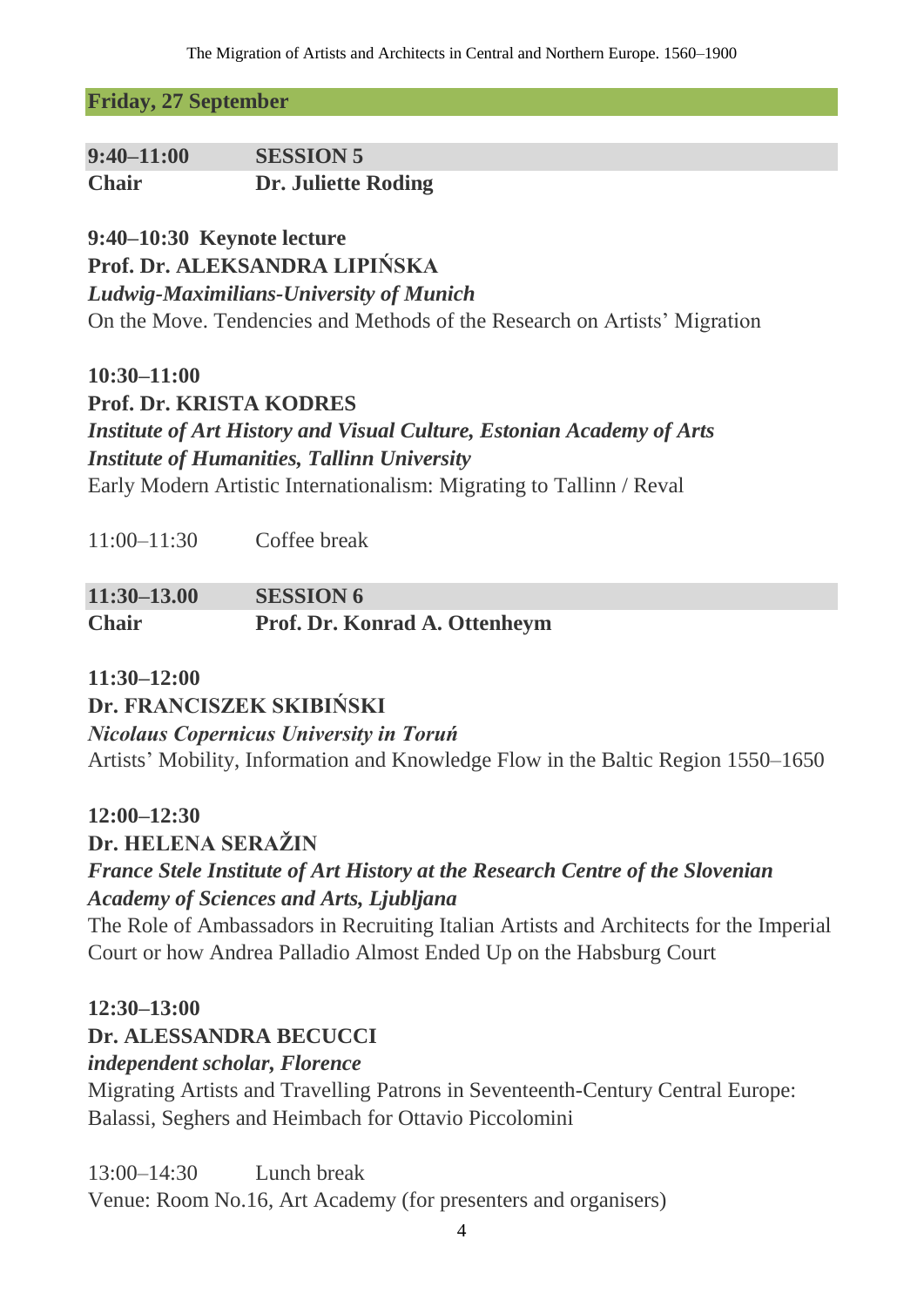**14:30–16:30 SESSION 7 Chair Prof. Dr. Krista Kodres** 

**14:30–15:00 Prof. Dr. SANJA CVETNIČ** *University of Zagreb* Rome in Croatia, via Tyrol

## **15:00–15:30 Dr. RUTH SARGENT NOYES**

*National Museum of Denmark, Novo Nordisk Fonden Postdoctoral Research Fellow Translatio* from the Roman Catacombs to the Northern Catholic Frontier: (Re)moving Relics and Migrating Art and Architecture between Italy and the Polish-Lithuanian Commonwealth, 17th–19th Centuries

## **15:30–16:00**

**Dr. JULIA TRINKERT**

## *Institut für Kunstgeschichte, Heinrich-Heine-Universität Düsseldorf*

The Architect and his Employer: Carl Gottlob Horn's Passive Mobility and its Significance for the Social Rise of Heinrich Carl von Schimmelmann

16:00–16:30 Coffee break

| $16:30 - 17:30$ | <b>SESSION 8</b>    |
|-----------------|---------------------|
| <b>Chair</b>    | Dr. Kristiāna Ābele |

#### **16:30–17:00**

**Prof. Dr. EDUARDS KĻAVIŅŠ**

#### *Institute of Art History, Art Academy of Latvia*

Pragmatic Migration and Romantic Nomadism of Artists across and from the Baltic Provinces of Russian Empire at the Beginning of the 19th Century

#### **17:00–17:30**

**Dr. IRENE (RENA) FATSEA**

#### *School of Architecture-Eng., NTUA, Athens*

Contrasting Approaches to Historicism: Greece as the Common *topos* of Expatriate Central European Architects in Modernity

| $17:30 - 18:00$  | <b>Final discussion / Conclusion</b> |
|------------------|--------------------------------------|
| <b>Moderator</b> | Dr. Anna Ancāne                      |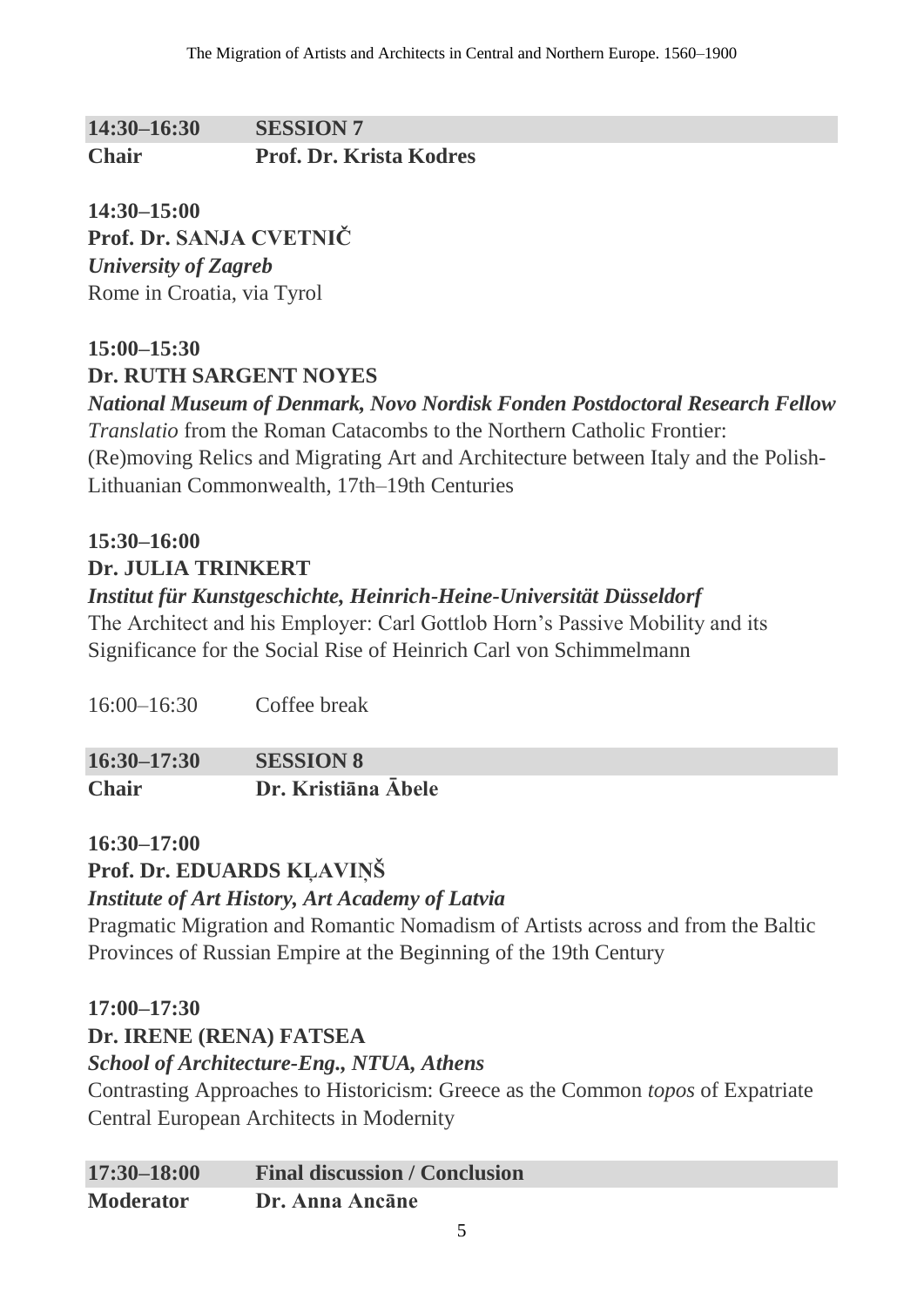#### **Saturday, 28 September**

## **VISITING SESSION / WORKSHOP PRACTICE AT RUNDĀLE PALACE MUSEUM**

**9:00 Departure from the Art Academy of Latvia (by bus) 10:30 Arrival at Rundāle Palace**

### **Venue: Study Room of the Rundāle Palace Museum**

10:30–11:00 Welcome coffee

# **11:00–11:30 Address / presentation**

**Dr. LAURA LŪSE** 

### *Director of Rundāle Palace Museum*

How to Build a Palace on Empty Grounds? Migration of Craftsmen and Artists During the Construction of Rundāle Palace

### **11:30–12:30 Workshop / panel discussion**

on innovative research methods of the issues on artistic migration in the light of cooperation among scientific institutes, museums and universities. Planning of new initiatives for future research and building networks

### Panel participants: **Prof. Dr. Krista Kodres**, **Prof. Dr. Konrad A. Ottenheym**, **Prof. Dr. Hans J. van Miegroet**, **Prof. Dr. Andris Teikmanis** Moderation: **Dr. Aleksandra Lipińska**

| $13:00 - 14:30$ | <b>Guided tour of the Rundale Palace</b>    |
|-----------------|---------------------------------------------|
| $14:30 - 16:30$ | Lunch at the "Restaurant in Rundale Palace" |
| $16:30 - 17:30$ | <b>Visit to the Rundale Palace Park</b>     |
| <b>18:00</b>    | <b>Departure to Riga</b>                    |